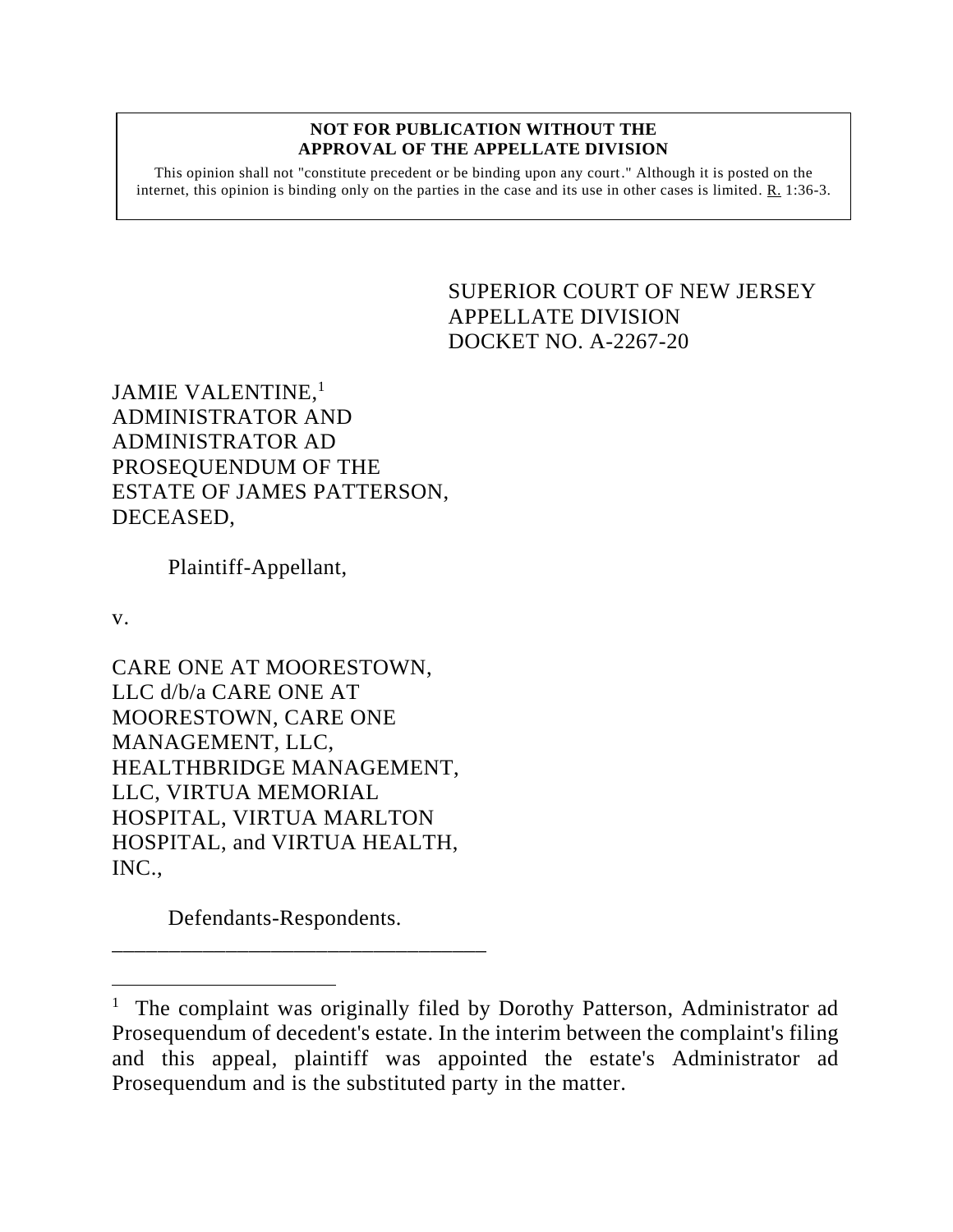Argued April 25, 2022 – Decided May 4, 2022

Before Judges Fasciale and Sumners.

On appeal from the Superior Court of New Jersey, Law Division, Burlington County, Docket No. L-0190-16.

Matthew E. Gallagher argued the cause for appellant (Swartz Culleton, PC, attorneys; Matthew E. Gallagher, on the briefs).

Anthony Cocca argued the cause for respondents Care One at Morrestown, LLC d/b/a Care One at Morrestown, Care One Management, LLC and Healthbridge Management, LLC (Cocca & Cutinello, LLP, attorneys; Anthony Cocca and Katelyn E. Cutinello, of counsel and on the brief).

Andrew S. Winegar argued the cause for respondents Virtua Health, Inc., Virtua-Memorial Hospital of Burlington County, Inc., and Virtua-West Jersey Health System, Inc. (Parker McCay PA, attorneys; Carolyn R. Sleeper and Andrew S. Winegar, on the brief).

PER CURIAM

In this nursing home malpractice case, plaintiff, Administrator Ad Prosequendum of her father James Patterson (decedent)'s estate, appeals from two orders dated March 8, 2021 granting summary judgment in favor of Care One at Moorestown, LLC d/b/a Care One at Moorestown, Care One Management, LLC, and Healthbridge Management, LLC (Care One defendants) and Virtua-Memorial Hospital, Virtua-West Jersey Health System, and Virtua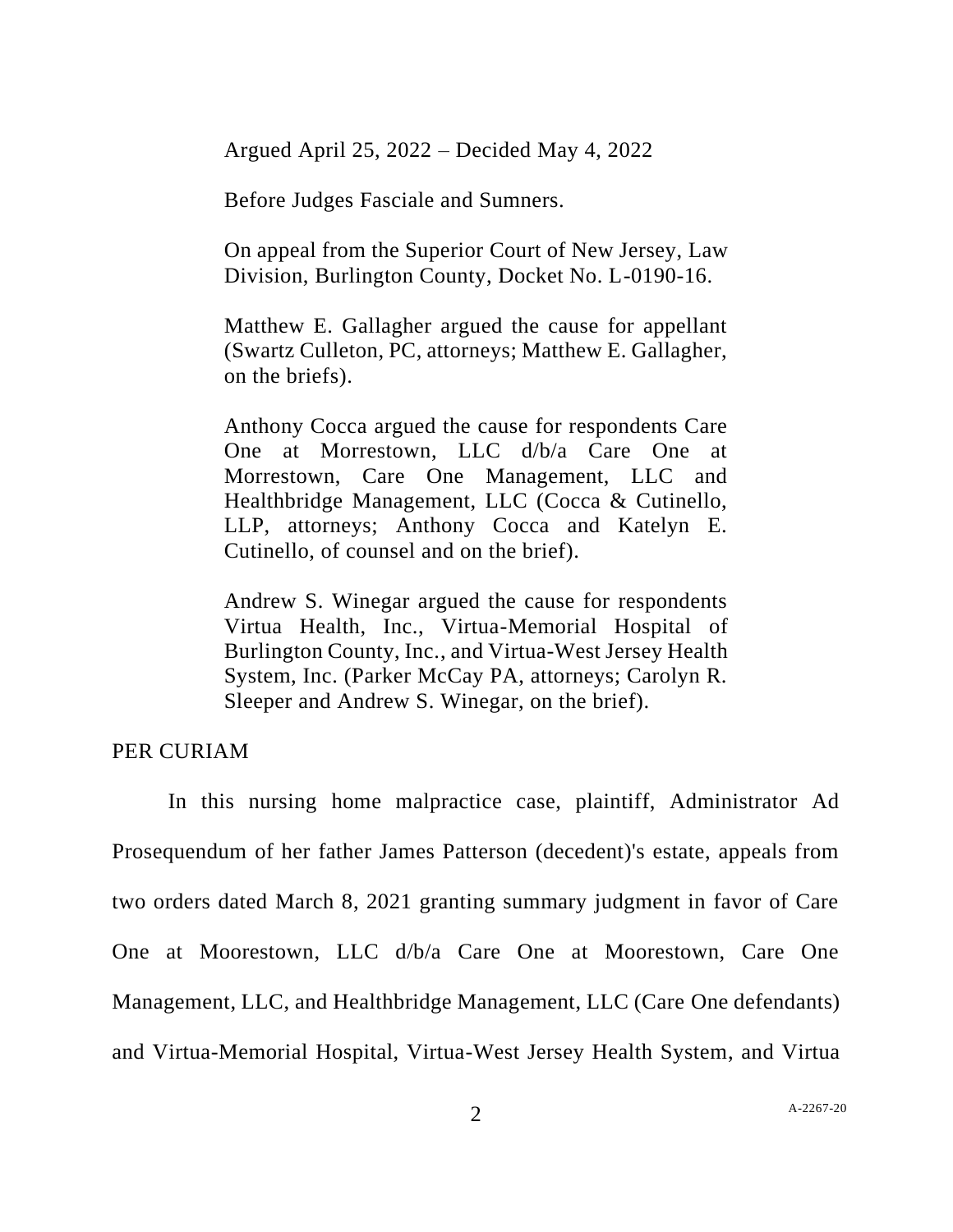Health, Inc. (Virtua defendants) (collectively defendants). Because there are genuine issues of material fact as to whether defendants deviated from the standard of care and whether that deviation increased the risk of harm to decedent, we reverse.

A motion judge should grant summary judgment when the record reveals "no genuine issue as to any material fact" and "the moving party is entitled to a judgment or order as a matter of law."  $R_1$ . 4:46-2(c). We review a ruling on summary judgment de novo. Branch v. Cream-O-Land Dairy, 244 N.J. 567, 582 (2021). We apply the same standard as the motion judge and consider "whether the competent evidential materials presented, when viewed in the light most favorable to the non-moving party, are sufficient to permit a rational factfinder to resolve the alleged disputed issue in favor of the non-moving party." Brill v. Guardian Life Ins. Co. of Am., 142 N.J. 520, 540 (1995). We also give the nonmoving party "the benefit of the most favorable evidence and most favorable inferences drawn from that evidence." Gormley v. Wood-El, 218 N.J. 72, 86 (2014).

## I.

We look at the pertinent facts in the light most favorable to plaintiff. Decedent was a patient at Virtua-Memorial Hospital and Virtua-Marlton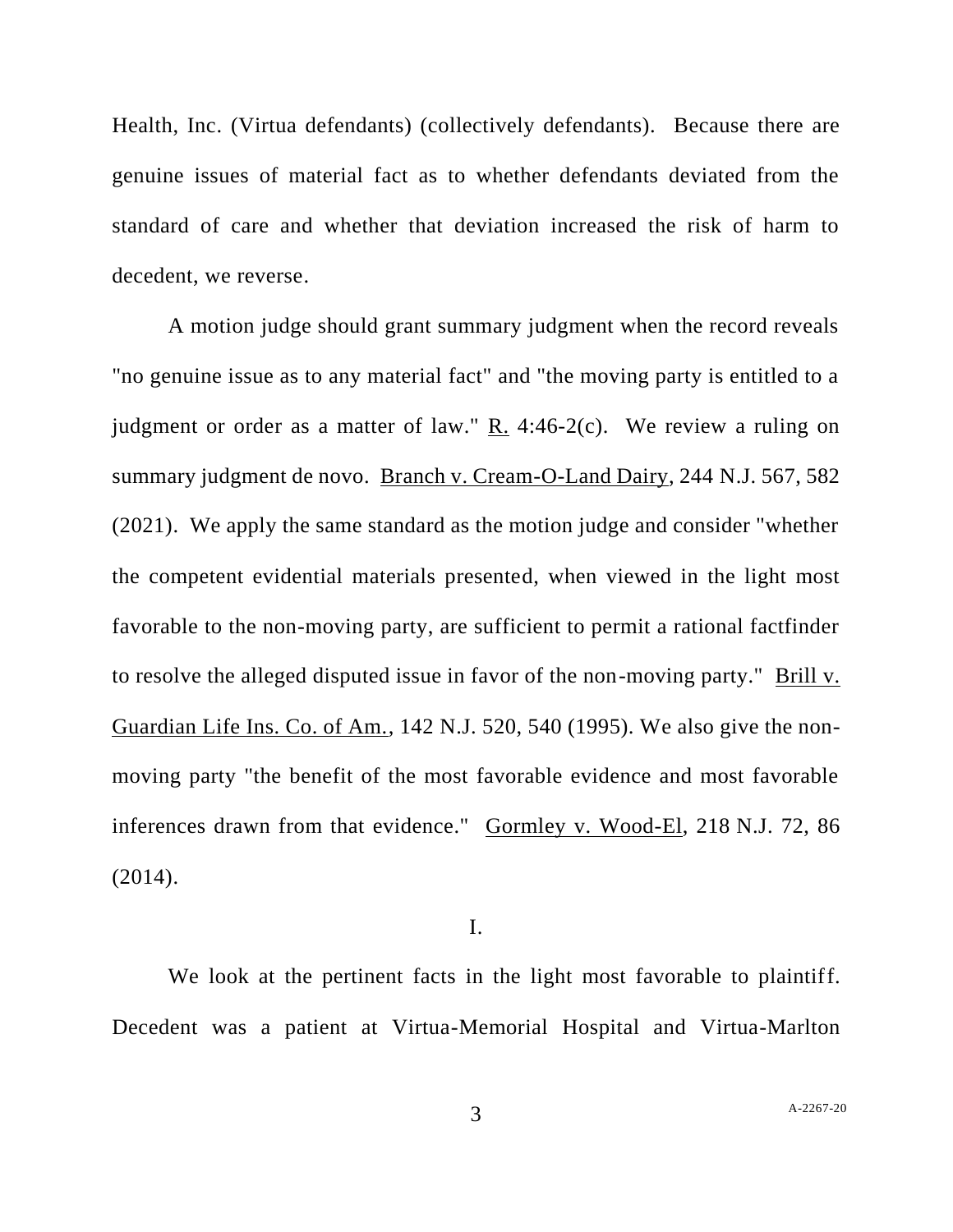Hospital and a resident at Care One at Moorestown during several admissions from September to November 2014. Decedent was admitted to Care One on September 3, 2014, at the age of eighty-three years old, with diagnoses of cerebrovascular accident/stroke (CVA), atrial fibrillation (irregular heart beat), pacemaker, cardiac stents, tube feeding, anemia, hypertension (HTN), coronary artery disease (CAD), tachycardia (rapid heart rate), dysphagia (difficulty swallowing), congestive heart failure, lung cancer, end-stage kidney disease on hemodialysis, and generalized muscle weakness.

Plaintiff alleges that during decedent's several admissions to defendants' nursing facilities from September to November 2014, he developed severe pressure ulcers due to a lack of proper nursing care. Upon admission to Care One at Moorestown on or about September 3, 2014, decedent's skin was intact. On September 19, during decedent's admission to Virtua-Marlton Hospital due to shortness of breath and anemia, a stage 1 wound was first identified on his sacrum. Decedent returned to Care One on September 19 and remained there until being admitted to Virtua-Memorial Hospital on October 7 with shortness of breath. Decedent was then readmitted to Care One on October 10 and it was at this time that staff noted a stage 2 pressure ulcer on his left upper buttock, a stage 2 sacral pressure ulcer, and redness on his right ankle. When decedent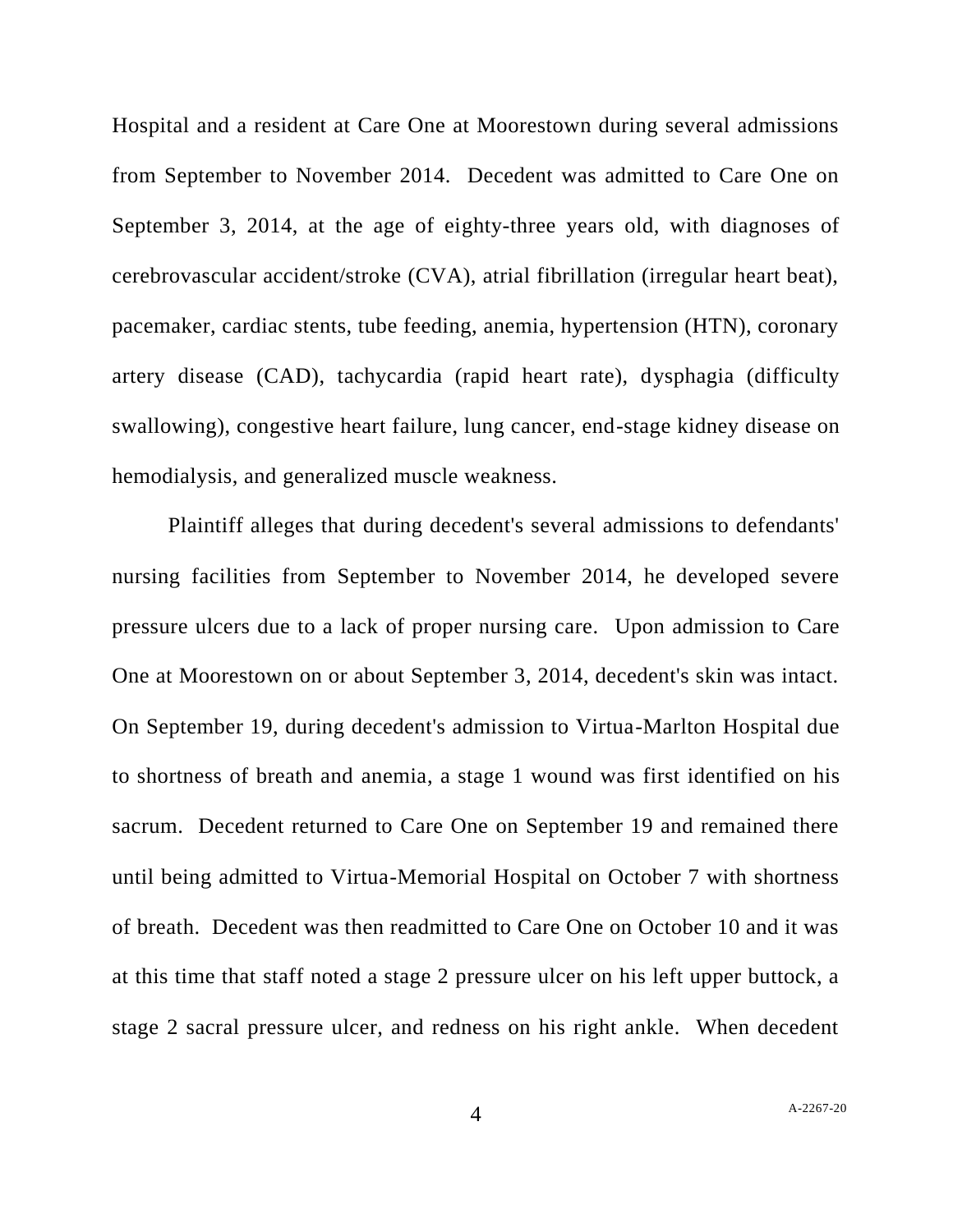returned to Virtua-Marlton Hospital on October 14 because of a clogged dialysis catheter, providers found another unstageable sacral wound. Decedent stayed at Virtua-Marlton until October 17 before returning to Care One at Moorestown. Decedent returned to Virtual-Marlton from October 23 to October 30 for another catheter issue. On October 30, decedent's sacral pressure ulcer was documented as stage 3. Decedent died on November 11, 2014.

Plaintiff filed her complaint alleging nursing negligence, noncompliance with the New Jersey's Nursing Home Responsibilities and Rights of Residents Act<sup>2</sup> (NHA), and other related claims including wrongful death,<sup>3</sup> against defendants on January 26, 2016. Plaintiff supplied an expert report prepared by registered nurse Darlene Parks on November 7, 2019. Parks opined that Care One's staff "failed to render proper wound care/management/monitoring/treatment and pressure redistributing support" to prevent the development and deterioration of decedent's pressure ulcers. Specifically, Parks opined Care One failed to ensure decedent received proper care for bed mobility, turning and repositioning, pressure distribution, weight

<sup>&</sup>lt;sup>2</sup> N.J.S.A. 30:13-1 to -19.

<sup>&</sup>lt;sup>3</sup> Plaintiff did not object to dismissal of the wrongful death claim in the trial court and does not oppose its dismissal on appeal.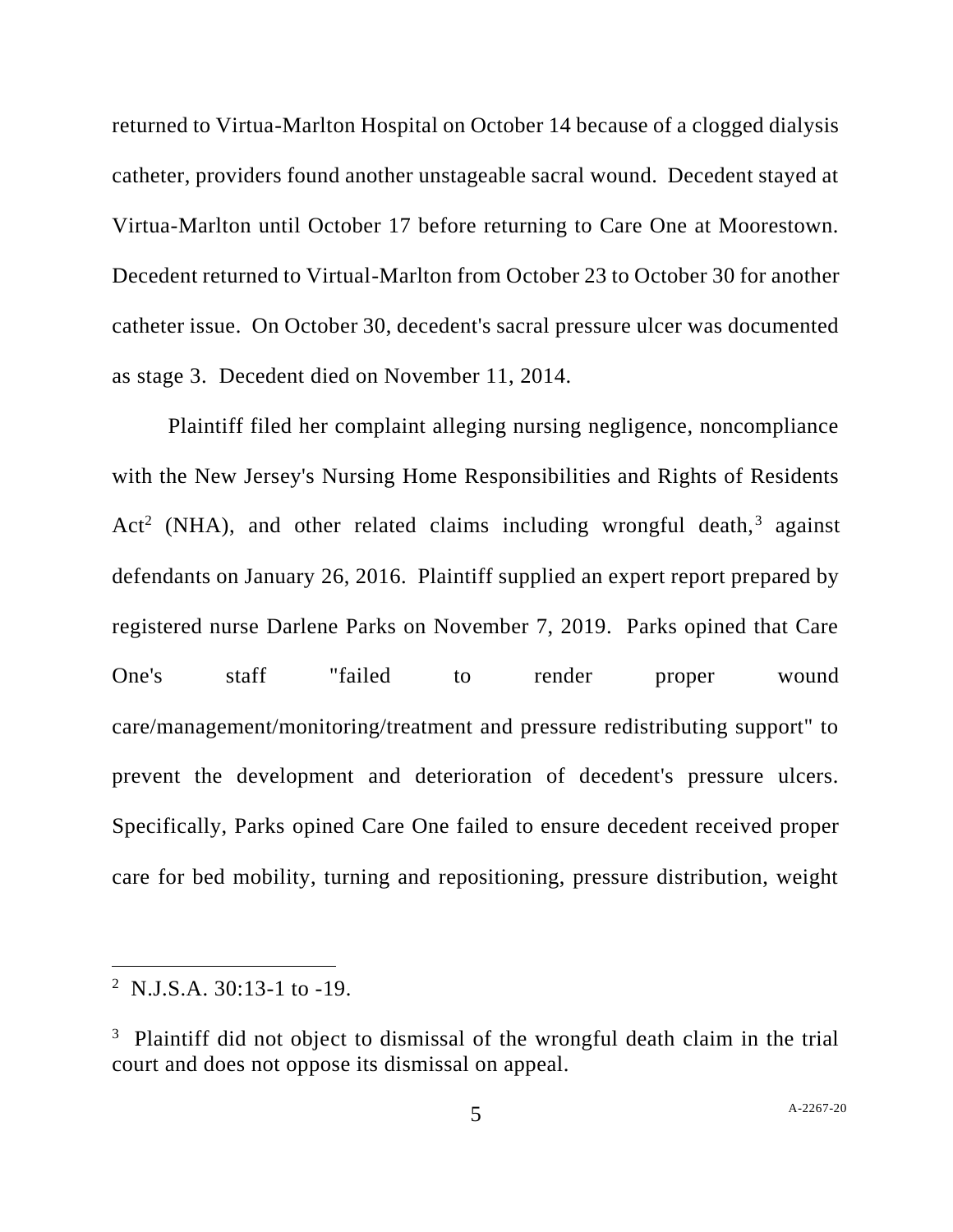shifting, off-loading heels, and toileting. As a nurse herself who was personally familiar with general nursing standards accepted in the industry, she concluded that it is inadequate to document turning and repositioning once per shift for turning and repositioning that actually occurred every two hours.

To prove causation, plaintiff offered Dr. Erik I. Soiferman as an expert on decedent's medical conditions. Dr. Soiferman noted decedent "was at a severe high risk for the development of pressure wounds" that required "all possible preventive measures be put into place" to avoid further complications. Dr. Soiferman further opined that Care One did not provide adequate documentation about turning and repositioning, only reflecting one signature per shift to document this care. Dr. Soiferman also opined that Care One did not act in a timely manner to provide wound care, as there was no documentation that an "air mattress" was used to treat an identified wound. Dr. Soiferman concluded Care One deviated from accepted standards because decedent's wounds were not unavoidable but were rather caused by the failures referenced in his report.

On November 20, 2020, after extensive discovery—including the depositions of Dr. Soiferman and Parks—defendants moved for summary judgment on the basis that plaintiff failed to establish a prima facie case of negligence, mainly because plaintiff's experts withdrew most of the criticisms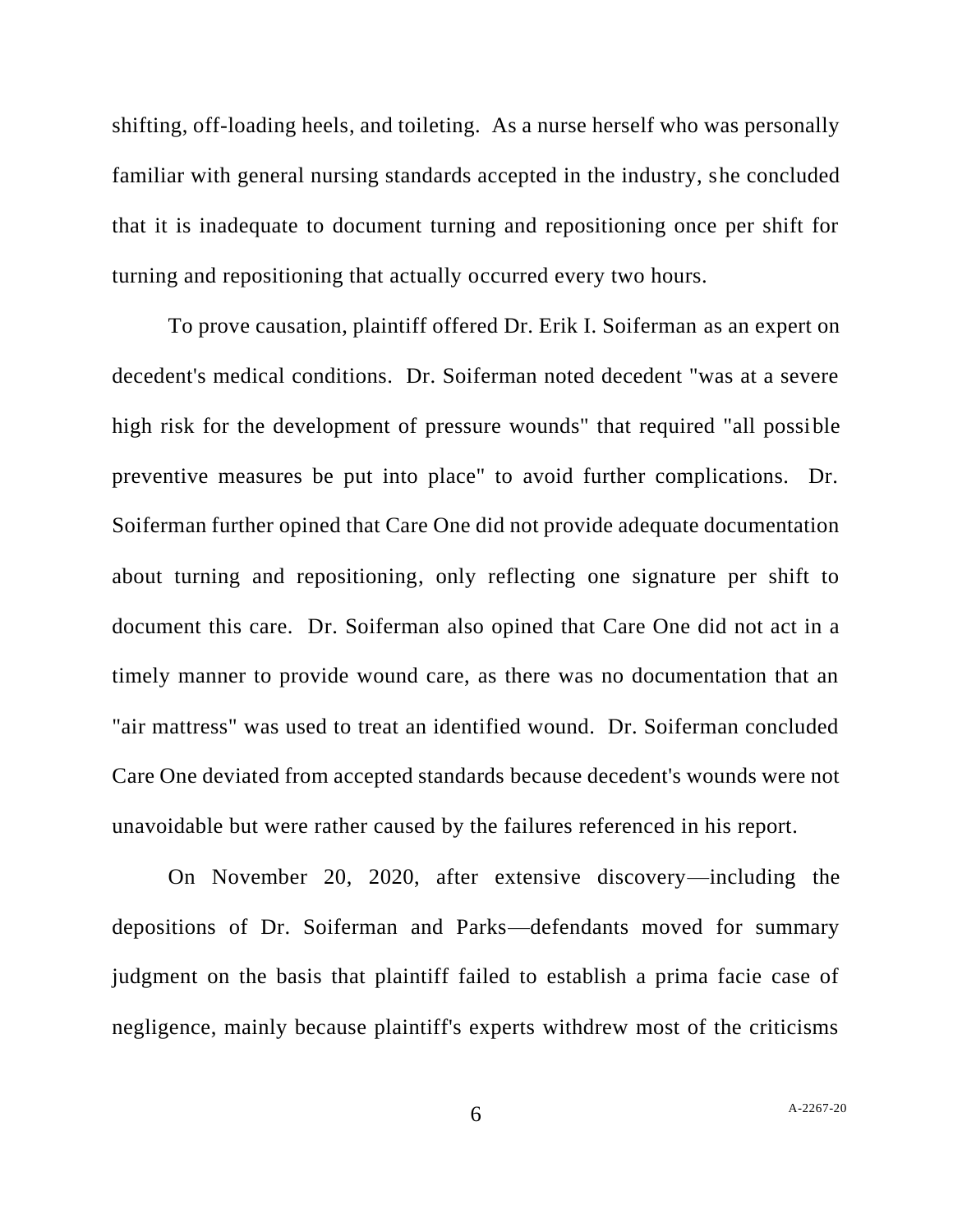from their expert reports during their deposition testimony. The judge conducted oral argument on March 5, 2021, and subsequently entered two orders granting summary judgment in favor of defendants and dismissing plaintiff's claims.

On appeal, plaintiff argues that the judge erred in granting summary judgment to Virtua defendants and Care One defendants because plaintiff provided "sufficient evidence that the deviations in the standard of care by the nursing staff" at the respective facilities "increased the risk of harm to ... decedent, and that the increased risk of harm was a substantial factor in causing deterioration of his pressure injuries." Giving plaintiff every favorable inference, as we must, we agree with plaintiff that summary judgment was inappropriate because there are genuine issues of material fact regarding breach and proximate cause.

#### II.

To establish a claim of medical malpractice, "a plaintiff must present expert testimony establishing (1) the applicable standard of care; (2) a deviation from that standard of care; and (3) that the deviation proximately caused the injury." Nicholas v. Mynster, 213 N.J. 463, 478 (2013) (quoting Gardner v. Pawliw, 150 N.J. 359, 375 (1997)). The burden of proof on all elements of an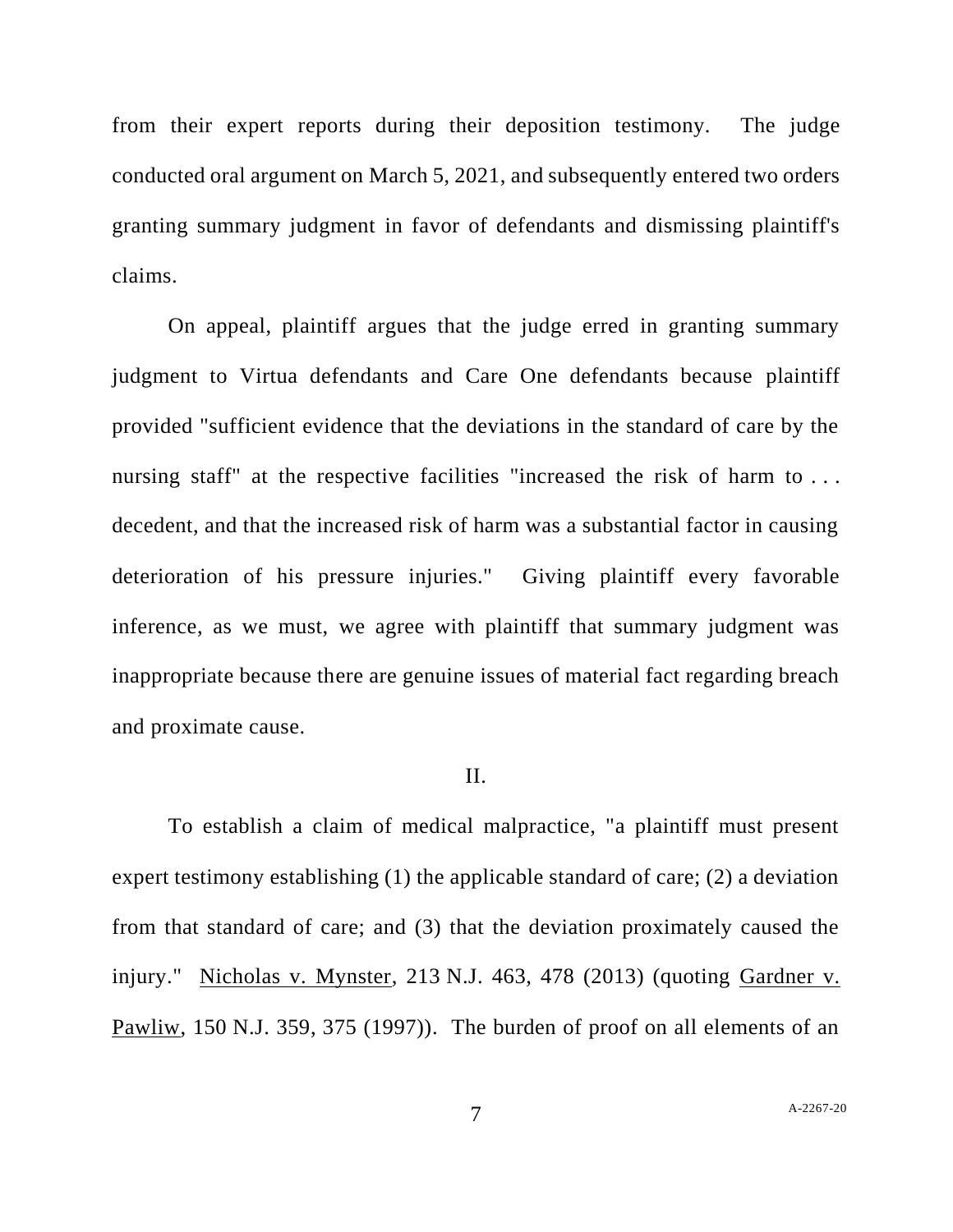ordinary or medical negligence claim—which includes that the defendant's conduct proximately caused the plaintiff's injury—is normally on the plaintiff. Komlodi v. Picciano, 217 N.J. 387, 409 (2014).

"The general rule in malpractice cases is that 'evidence of a deviation from accepted medical standards must be provided by competent and qualified physicians.'" Est. of Chin by Chin v. St. Barnabas Med. Ctr., 160 N.J. 454, 469 (1999) (quoting Schueler v. Strelinger, 43 N.J. 330, 345 (1964)). Typically, in these types of cases, the plaintiff is "required to establish that the defendant's treatment or care fell below the standard established and recognized by the medical profession for the indicated condition of the patient, and the standard must be proven by expert medical testimony." Terhune v. Margaret Hague Maternity Hosp., 63 N.J. Super. 106, 111 (App. Div. 1960). Only a nurse may opine on the standard of care in a nursing negligence action, State v. One Marlin Rifle, 319 N.J. Super. 359, 369-70 (App. Div. 1999), but opining as to a medical diagnosis is beyond the authority of a nurse under N.J.S.A. 45:11-23(b). An expert witness may make conclusions based on his or her qualifications and what has been learned from personal experience, without sole reliance on academic literature or treatises. See Rosenberg v. Tavorath, 352 N.J. Super. 385, 403 (App. Div. 2002). It is well known, and pertinent to the expert testimony of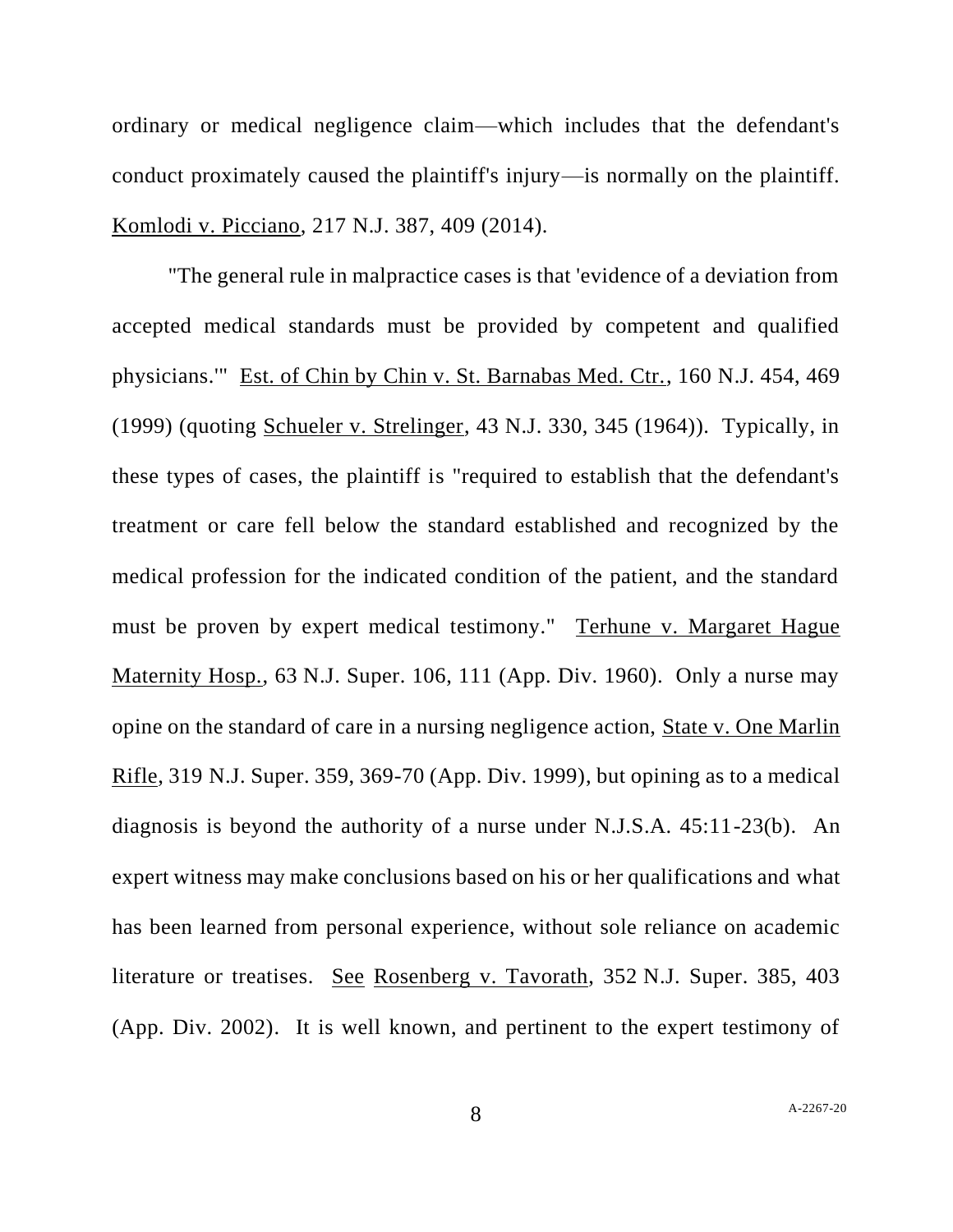Parks, that the requirements for expert qualifications are in the disjunctive; one's qualifications "can be based on either knowledge, training or experience." Ibid. (emphasis added) (quoting Bellardini v. Krikorian, 222 N.J. Super. 457, 463 (App. Div. 1988)).

In her expert report, Parks opined that Care One staff failed on several levels to prevent and care for decedent's pressure ulcers, but that most importantly, Care One's records only included one entry per eight-hour shift to document that staff had turned and repositioned decedent every two hours. In her report, Parks asserted that the documentation "did not suffice to reflect the standard every two hour[s] at minimum task." Parks pointed to the deposition of Maryann Berry, a registered nurse at Care One, who conceded "there were situations where turning and repositioning wasn't documented every shift for a given patient." Parks similarly concluded Virtua's records fail to demonstrate that staff turned and repositioned decedent at least every two hours.

Defendants urge us to consider that Parks withdrew most of the assertions in her report when questioned. Specifically, Parks withdrew part of her opinions regarding deviation from the standard of care by conceding that Care One had records of a care plan for skin integrity, orders for a pressure-reducing mattress and chair, and physician communication and medication orders for decedent's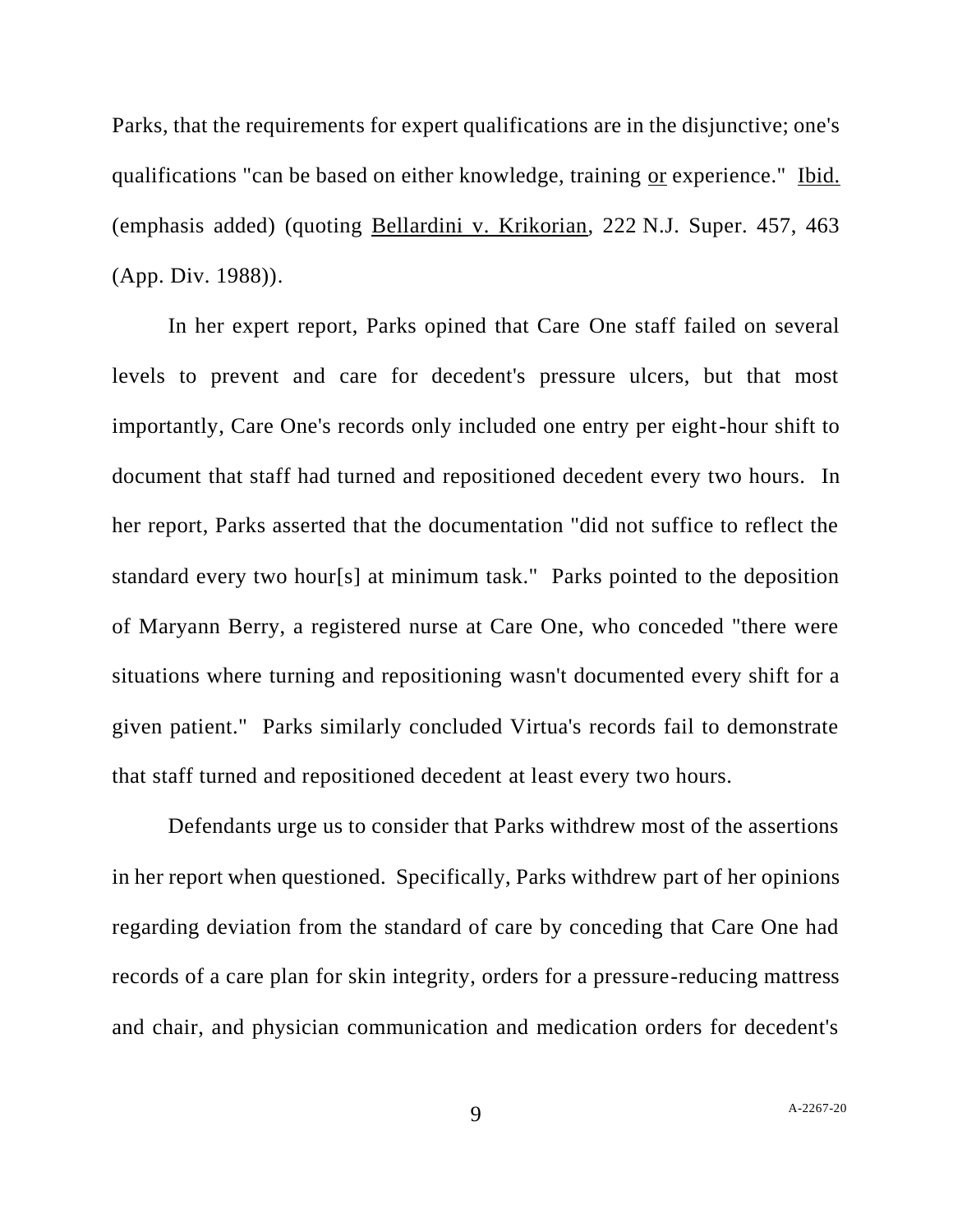toileting issues. The sole remaining deviation opinion from Parks's expert report was that both Care One defendants and Virtua defendants failed to turn and reposition decedent properly.

At her deposition, Parks testified that the standard of care for nursing was to turn and reposition the patient "[e]very two hours and more often as needed based on tissue tolerance" to avoid the patient suffering from a skin breakdown. When questioned on whether a patient is harmed when the patient is turned every two hours, but the care provider does not document the turning, Parks responded that "[w]ithout the documentation I cannot assume that [the patient] received that level of care." Parks conceded that it is possible for nursing staff to comply with the standard of care by documenting turning and positioning only once per shift.

Care One's counsel further questioned Parks about whether there was any authoritative written source requiring the care of turning and repositioning to be documented in a certain way. Parks responded no but, relying on her extensive experience, later noted that she had never practiced at a facility or led a care team that only documented turning and repositioning once per shift when the care providers were actually doing it every two hours. Parks reiterated when questioned on this point several times: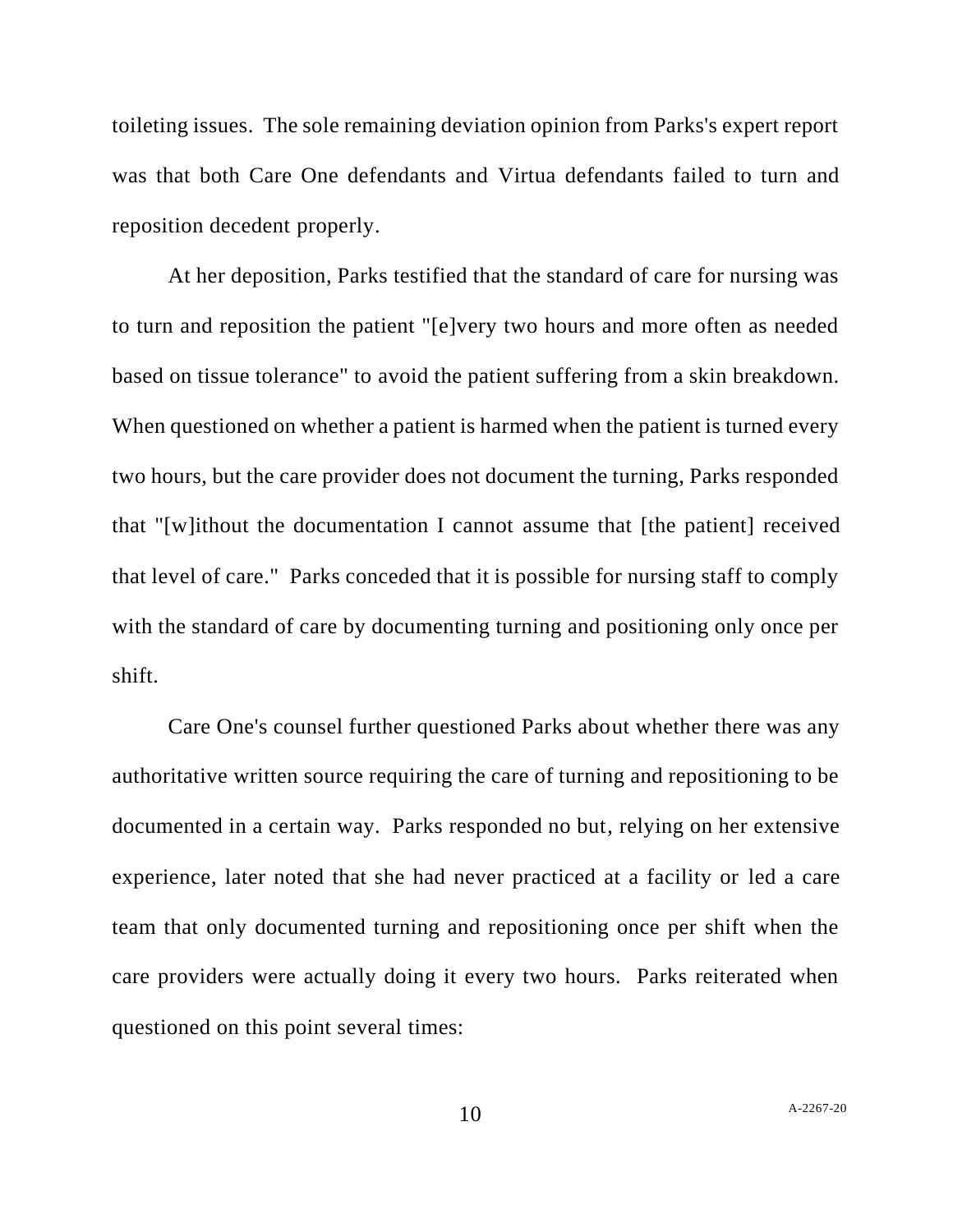[I]t goes back to evidence as to something being done. Our documentation is proof that we provided the care and without that documentation at a specific time interval it can't be assumed that it was every two hours. So for me that's not acceptable and the standard is to document the care that we provide.

For example, Care One's documentation showed a staff nurse on September 3, 2014, initialed once to indicate that she turned and repositioned decedent every two hours and as needed during her 11 a.m. to 7 p.m. shift. Parks stated that she did not have any evidence that nurses did in fact not turn and reposition decedent every two hours during an eight-hour shift.

Viewing the evidence in a light most favorable to plaintiff, there is a genuine question of material fact regarding whether—based only on one documentation per eight-hour shift—defendants actually turned and repositioned decedent every two hours to prevent the deterioration of the pressure wounds. Care One alleges that Parks failed to even establish a standard of care because her opinions were based on an industry "guideline" rather than being established by an authoritative source. As a qualified expert, Parks was not required to solely point to an academic treatise to support her opinions and instead may rely on applicable industry standards as observed by her personal experience as a nurse that nursing home staff usually documented every single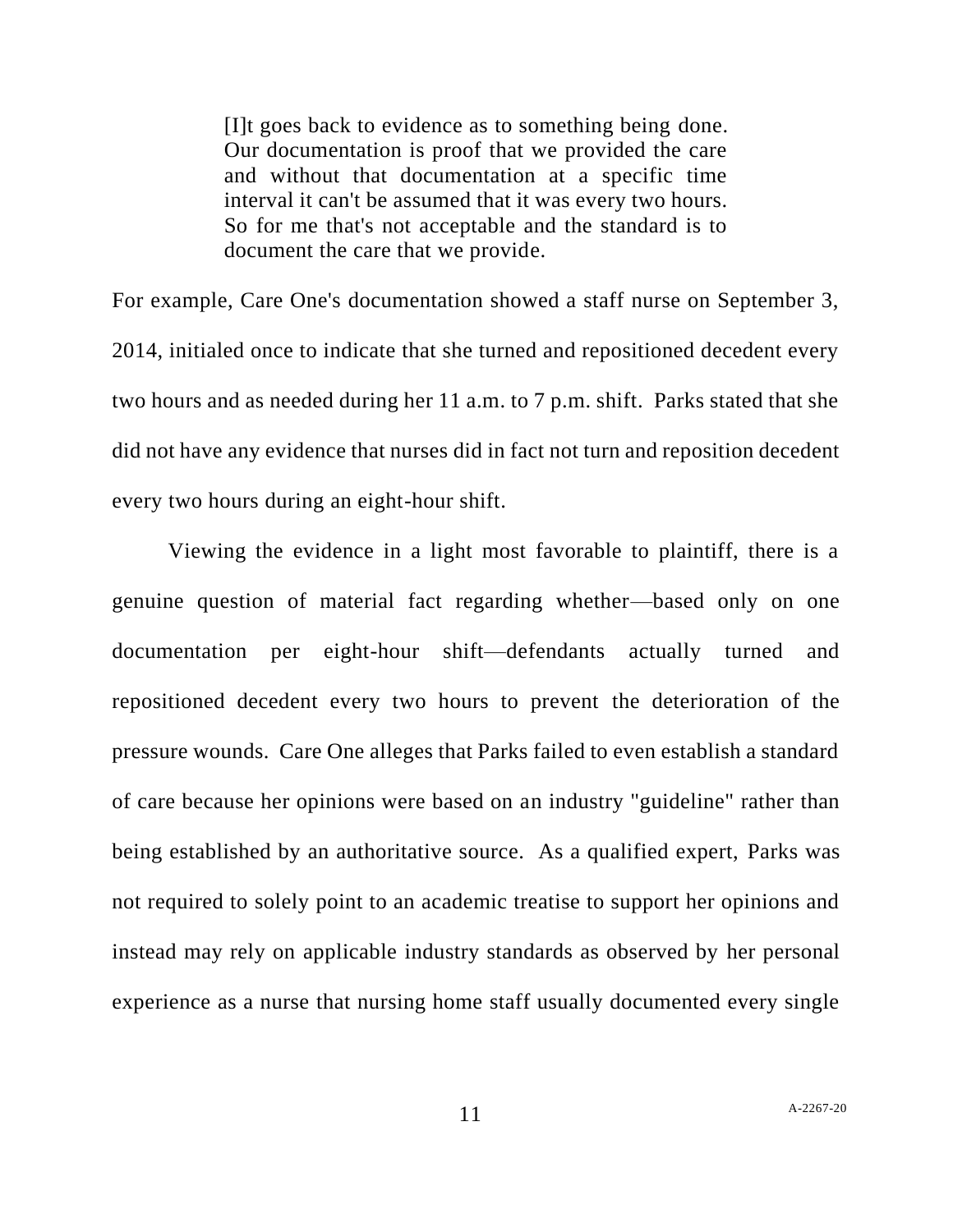instance they turned and repositioned a patient. See Rosenberg, 352 N.J. Super. at 403.

Although Parks opined it was possible for nursing staff to administer the proper care and fail to document it every two hours, it is for the jury to determine whether there was a deviation from accepted standards by considering all the evidence, including the testimony of staff who administered the care to decedent or decedent's family who may have witnessed the care. And the jury is responsible for determining whether those witnesses are credible when there is inadequate documentation. Thus, genuine issues of material fact remain and preclude summary judgment.

## III.

In a medical malpractice action, generally "the causation element . . . is the most complex." Verdicchio v. Ricca, 179 N.J. 1, 23 (2004). Instead of the but for standard, "New Jersey courts apply the substantial factor test in medical malpractice cases involving preexisting conditions." Reynolds v. Gonzalez, 172 N.J. 266, 280 (2002). "Evidence demonstrating within a reasonable degree of medical probability that negligent treatment increased the risk of harm posed by a preexistent condition raises a jury question whether the increased risk was a substantial factor in producing the ultimate result." Scafidi v. Seiler, 119 N.J.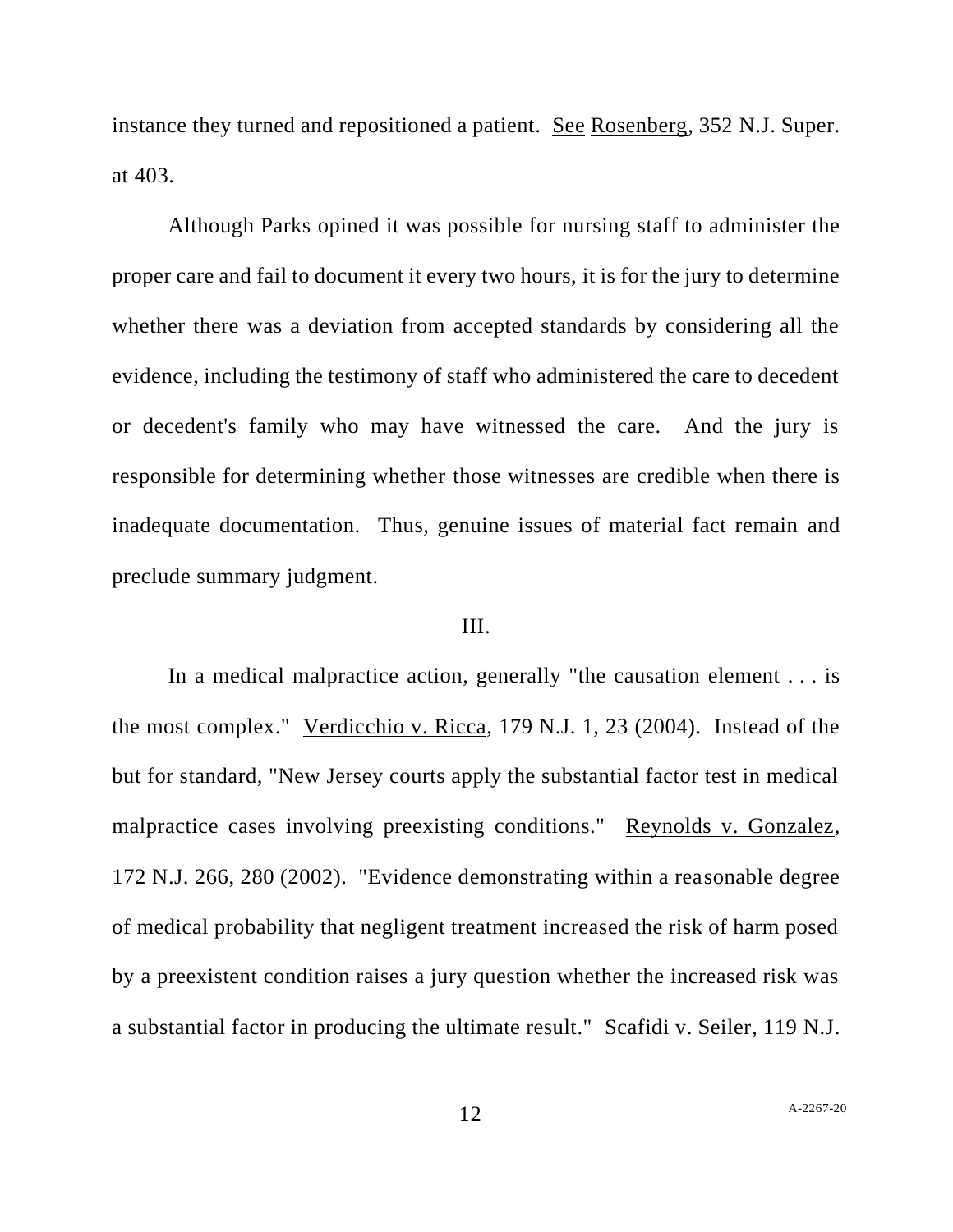93, 108 (1990). In a Scafidi situation, "there is a likelihood of adverse consequences based on the preexisting condition alone, and the [defendant's] negligence hastens or otherwise fails to stem the patient's downward course caused by the preexisting condition." Holdsworth v. Galler, 345 N.J. Super. 294, 300 (App. Div. 2001). "Proximate cause is a factual issue, to be resolved by the jury after appropriate instruction by the trial [judge]." Scafidi, 119 N.J. at 101.

The plaintiff maintains the burden of demonstrating the "defendant's negligence was a substantial contributing cause of the injury." Koseoglu v. Wry, 431 N.J. Super. 140, 158 (App. Div. 2013). And "[a] party's burden of proof on an element of a claim may not be satisfied by an expert opinion that is unsupported by the factual record or by an expert's speculation that contradicts that record." Townsend v. Pierre, 221 N.J. 36, 55 (2015).

Per Scafidi, we must determine whether plaintiff's medical expert Dr. Soiferman provided sufficient evidence demonstrating "within a reasonable degree of medical probability" that defendants' alleged negligence increased the risk of harm posed by decedent's preexisting conditions to create a genuine issue of material fact as to proximate cause. Highlighting disputed material issues of fact, defendants argue that he did not, as there were several instances during Dr.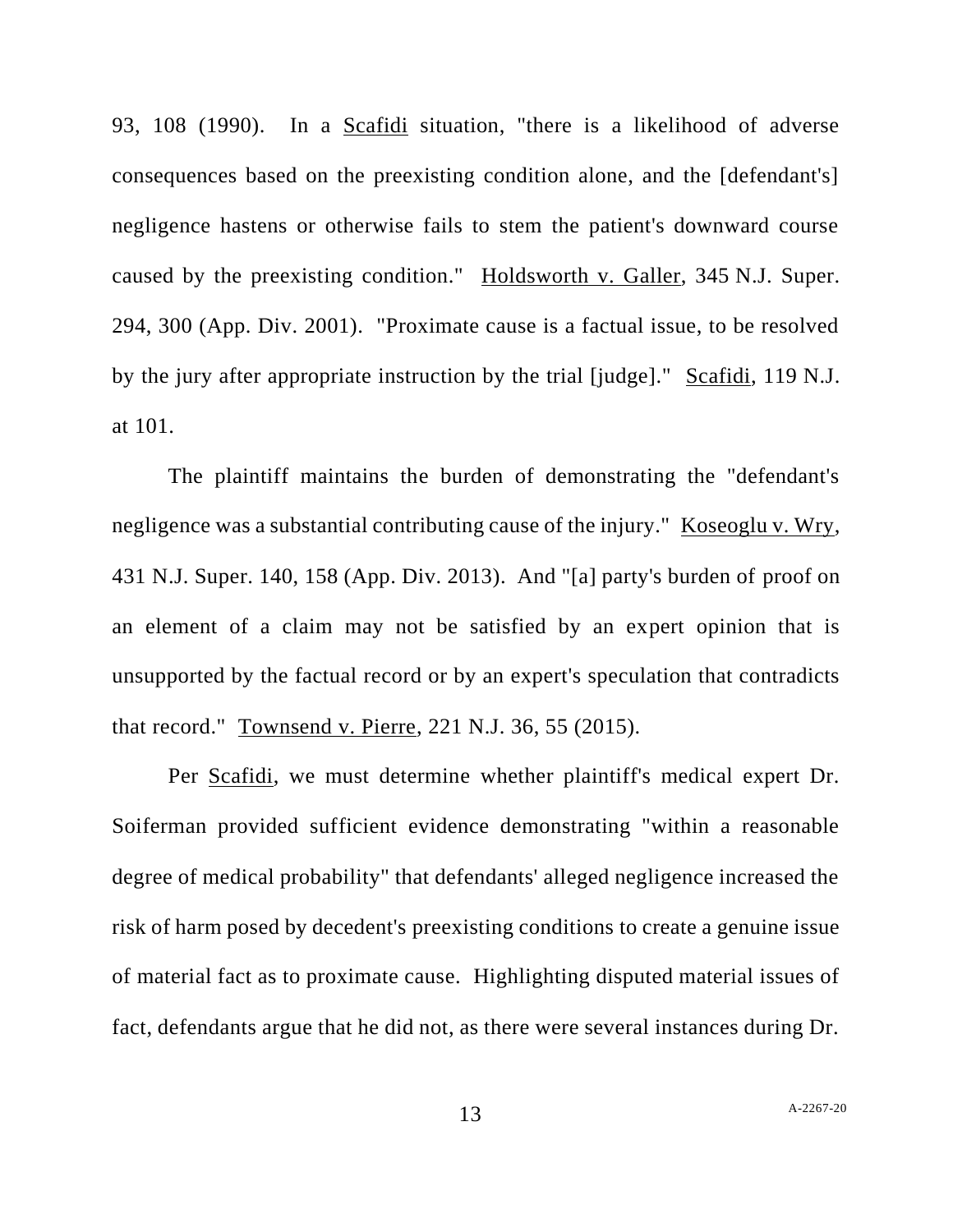Soiferman's deposition that he walked back from the opinions in his expert report. Like Parks, Dr. Soiferman conceded that it was impossible to say conclusively whether defendants failed to turn and reposition decedent every two hours because it was only documented once per eight-hour shift.

Dr. Soiferman agreed that decedent did not die from his pressure wounds—he died from renal disease and an inability to continue dialysis due to his preexisting conditions. Dr. Soiferman could not say that it was more likely than not that the wound developed when decedent was under defendants' care or when he was being transported to and from and administered dialysis treatment. However, Dr. Soiferman clarified that the wounds would not be unavoidable during the transport to and from dialysis treatment but would stipulate that "if a patient was in a dialysis chair and was hypotensive then wounds that occurred at that point would be unavoidable."

Dr. Soiferman also testified that decedent's multisystem organ failure contributed to the deterioration of the sacral wound but that his organ failure was not the "sole cause" of the wound. Dr. Soiferman acknowledged that without decedent's serious co-morbidities, the development of a sacral wound would have been "much less likely," but he could not definitively say that the skin breakdown would have never occurred.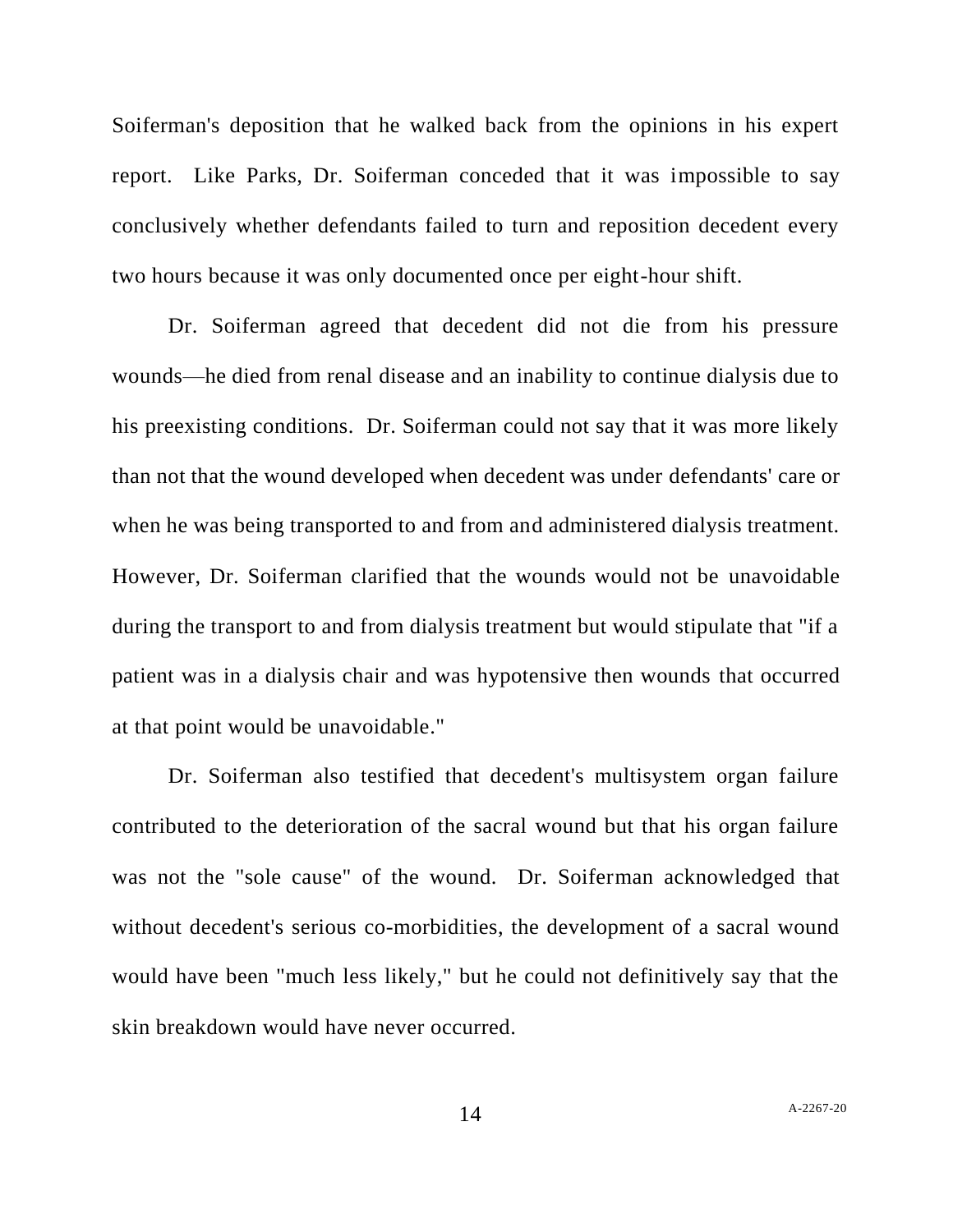At the motion hearing, the judge acknowledged cases involving pressure

ulcers often contain issues of fact. Nonetheless, the judge stated

I believe that [plaintiff's] experts, when they were originally hired, they were reviewing the documentation, and once it all sort of came to a head at the deposition they back off on their criticism. The only criticism left from . . . plaintiff's expert, nursing expert, is that they failed to reposition every two hours and she had no way of knowing that. If she testified, frankly, defense counsel, that the standard of care was to have a record every two hours, I would have had a different opinion here, but she basically said you can do it every shift. And the records are pretty clear that they signed off on repositioning every two hours.

Then we have the added fact that the nurses are all saying in their dep[ositions] . . . that they did what they did. Certainly, we have a co[-]morbidity problem. We . . . have a problem with renal failure in another facility. That could be explained away in a jury trial saying, well, we recognize that ... contributing factor . . . look at, understand all that, but it wasn't addressed at all by the experts in their opinions at the depositions. For that reason and that reason alone, I'm going to grant . . . defendants' motion to dismiss the complaint.<sup>4</sup>

The judge noted that following the expert depositions, plaintiff's claim rested on one unabandoned assertion: defendants were allegedly negligent in failing to reposition and turn decedent every two hours based on inadequate

<sup>&</sup>lt;sup>4</sup> The judge conducted the motion hearing on Zoom, and the transcription includes some phrases that are indiscernible.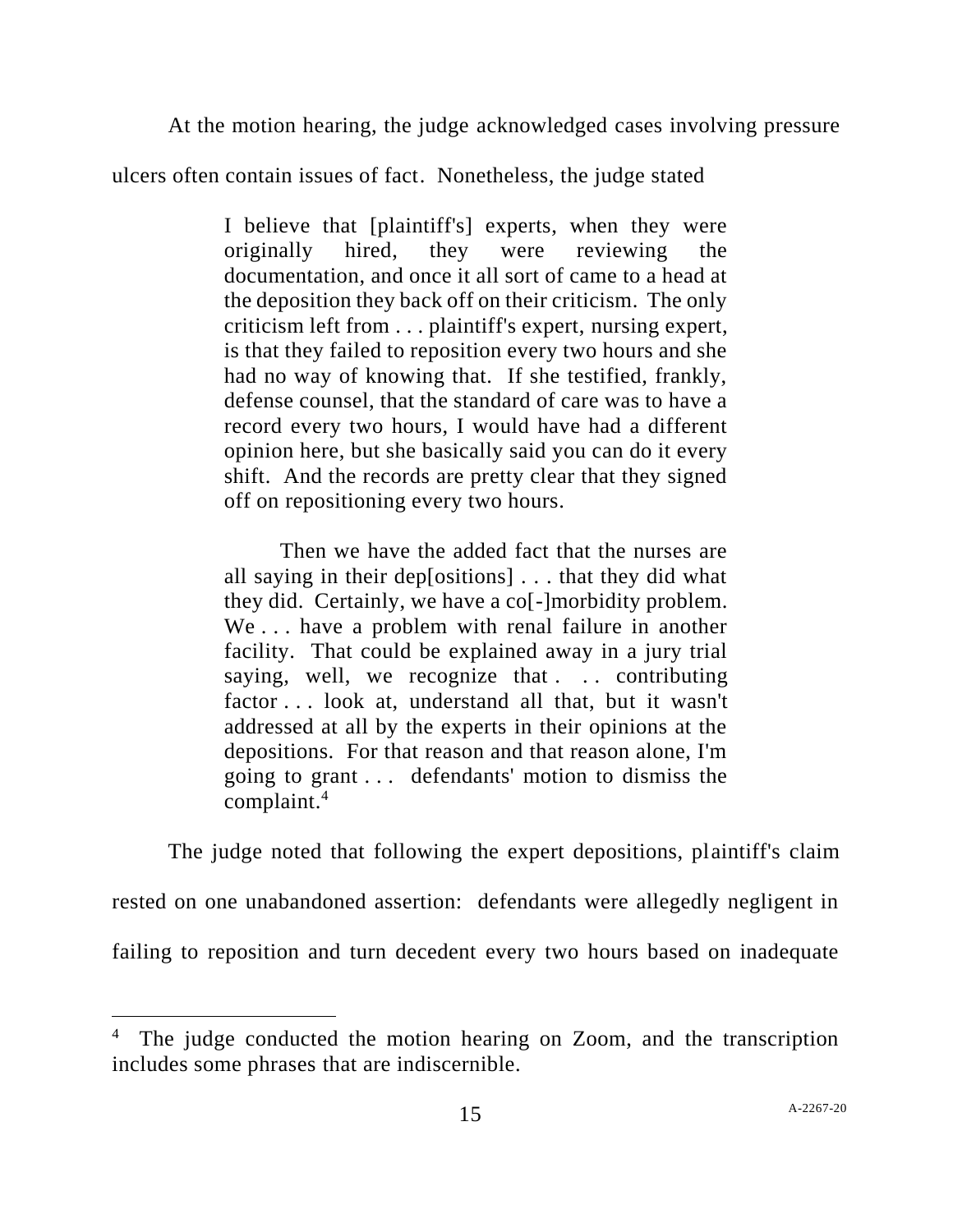documentation. The judge noted that plaintiff's experts have criticized the lack of documentation and that defendants' nursing staff have testified in their depositions that they performed the proper care. This conflict demonstrates a genuine issue of material fact. A jury is responsible for making credibility findings to determine whether defendants' nursing staff turned and repositioned decedent every two hours regardless of only documenting it once per shift. See State v. Nash, 212 N.J. 518, 553 (2013) (noting that a jury is "well-suited to determine each witness's knowledge, bias, consistency, and overall credibility").

Although Dr. Soiferman withdrew several of his critiques as to deviations from the standard of care and conceded the potential unavoidable nature of decedent's sacral wounds, there are genuine issues of material fact that require a jury's determination. Dr. Soiferman acknowledged that decedent's pressure wounds could have developed or deteriorated when he was receiving dialysis treatment. Dr. Soiferman also conceded that decedent's co-morbidities contributed to his pressure injuries, but that his multi-system organ failure was not the "sole cause" of the wound. The exact contribution of decedent's organ failure, and whether his pressure wounds worsened at Care One's facilities, Virtua's facilities, or during dialysis treatment, are disputed issues of material fact. Although Dr. Soiferman testified it would have been "much less likely"